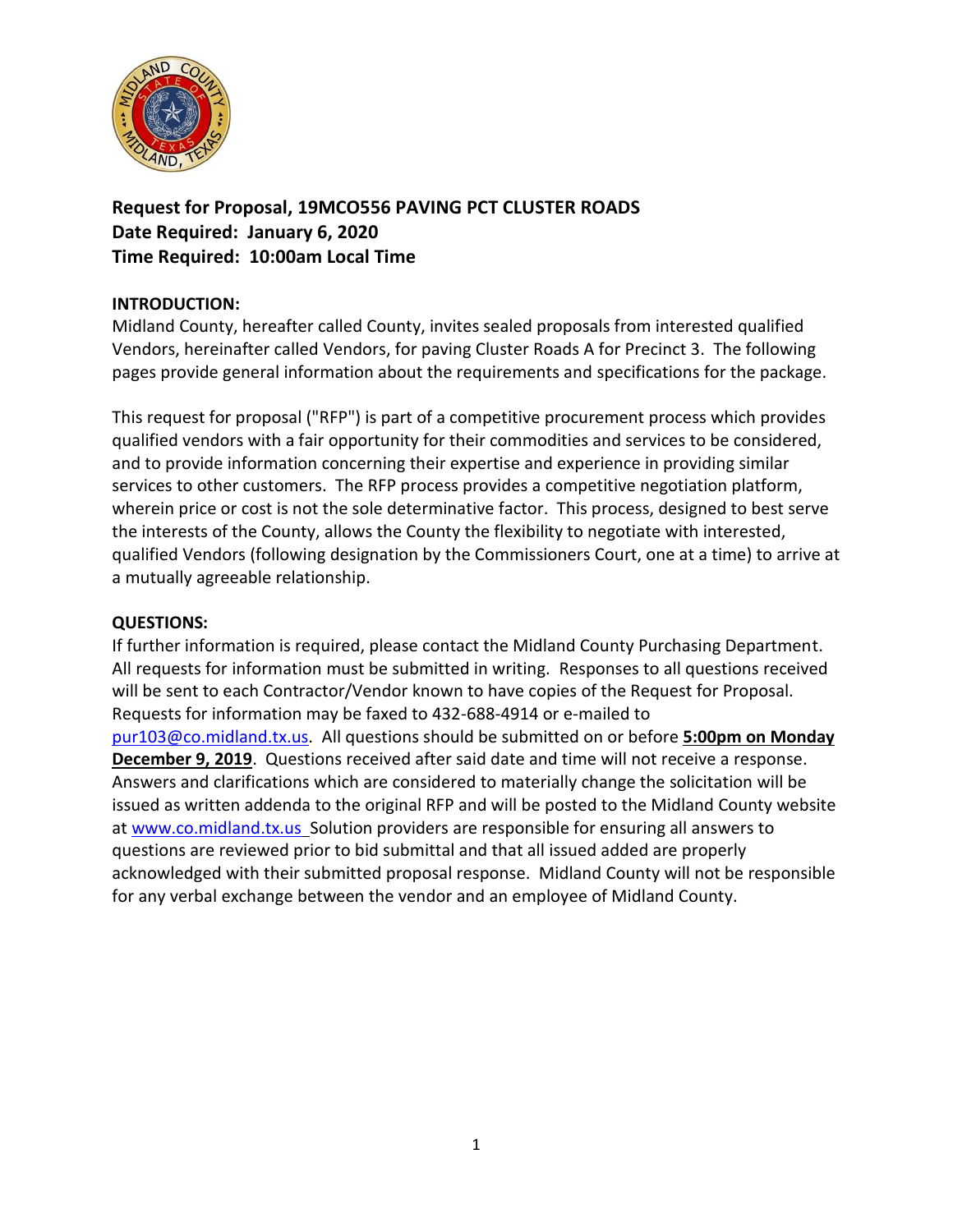# **COPIES AND RECEIPT:**

Please submit one (1) original, three (3) copies, and an electronic copy on USB drive of the proposal. **An executed copy of the Proposal Affidavit SIGNED AND NOTARIZED (Page 8) must be included in each submission.** Please note that if no Proposal Affidavit is included, the response will be rejected. Midland County is exempt from all state and federal taxes. Tax exempt certificates are available upon request.

All responses should be submitted in a sealed envelope, marked on the outside**,** 

# **19MCO556 PAVING PCT CLUSTER ROADS A \_\_\_\_\_\_\_\_\_\_\_\_\_\_\_\_\_\_\_\_\_\_\_\_**

**Company Name**

Responses must be received by **10:00am Local Time on Monday January 6, 2020.** Late proposals will be rejected and returned without being opened. The clock in the Purchasing Agent's office is the official time piece for this submission. If interested, Contractors may use mail or express systems to deliver their proposal to the Purchasing Department; they should insure that they are tendered to the carrier in plenty of time to reach the Purchasing Department by the time and date required. Facsimile transmitted proposals shall not be accepted.

**SUBMISSION LOCATION:** All bids which are mailed, shipped, delivered, etc. should be addressed as follows:

> **Midland County Purchasing Department** Midland County Courthouse Attention: Kristy Engeldahl, Purchasing Agent 500 N. Loraine Street, Suite 1101 Midland, Texas 79701

# **DOCUMENTATION SUBMISSION:**

The respondent must submit all required documentation. Failure to provide requested information may result in rejection of the proposal.

# **ALTERATION OF PROPOSAL:**

A proposal may be altered, modified or amended by a Vendor at any time, prior to the time and date set forth above as the submission deadline. Alterations, modifications or amendments to a proposal must be made in the offices of the Purchasing Department. Any interlineations, alteration or erasure made on a proposal before the submission deadline must be initialed by the signer of the proposal, guaranteeing authenticity. A proposal may not be altered, modified or amended after the submission deadline.

# **WITHDRAWAL:**

A proposal may not be withdrawn or canceled by the respondent for a period of sixty (60) days following the date designated for the receipt of proposals, and respondent so agrees upon submittal of their proposal.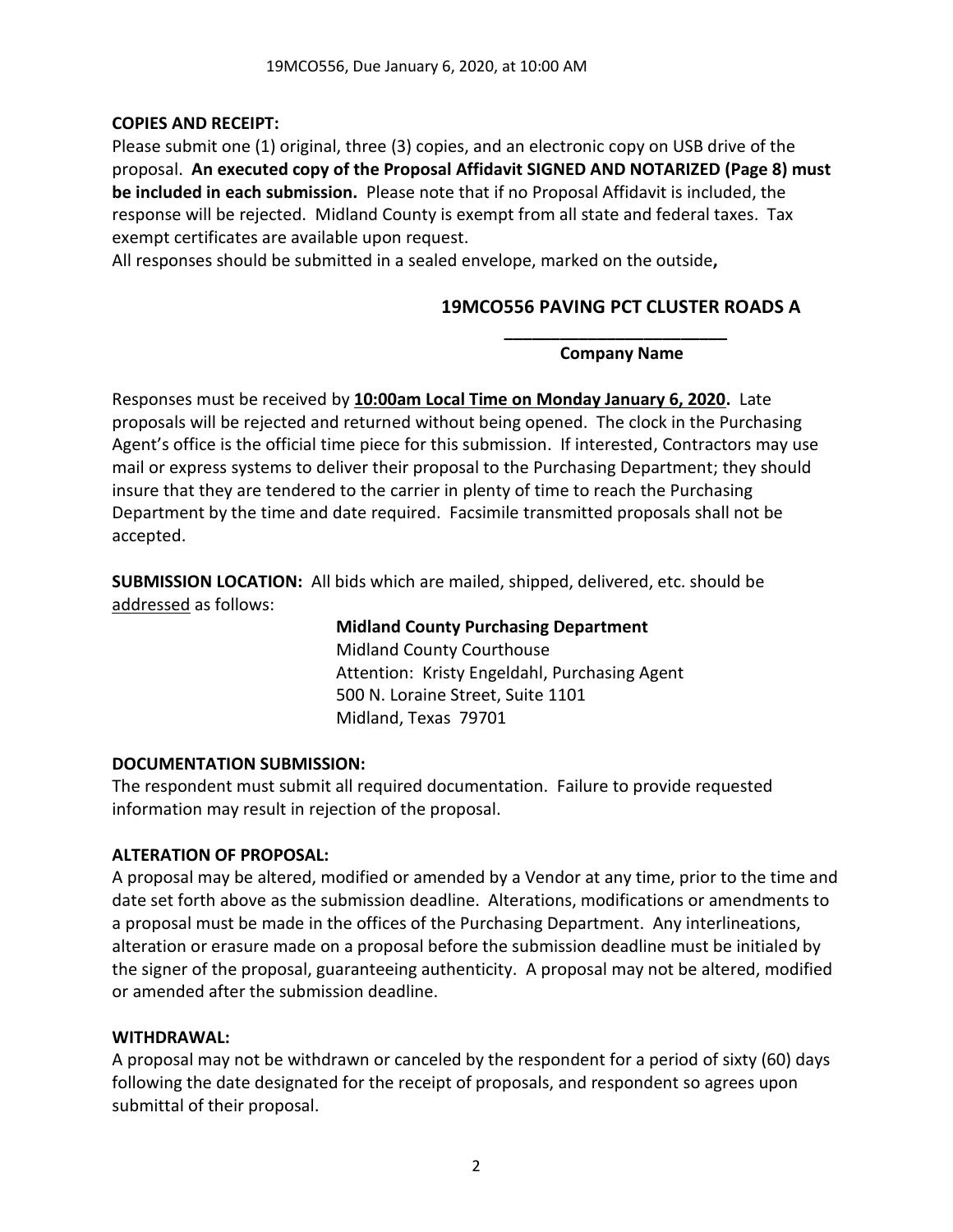### **CONFLICT OF INTEREST:**

No public official shall have interest in this contract, in accordance with Vernon's Texas Codes annotated Local Government Code Title 5, Subtitle C, Chapter 171. Vendor is required to sign affidavit form included in Proposal documents.

## **SILENCE OF SPECIFICATIONS:**

The apparent silence of these specifications as to any detail of the apparent omission from it of a detailed description concerning any point, shall be regarded as meaning that only the best commercial practices are to prevail. All interpretations of these specifications shall be made on the basis of this statement.

### **CONFIDENTIALITY:**

Contents of the proposals will remain confidential until the contract is awarded. At that time the contents will be made public under the Texas Public Information Act; except for any portion of a proposal which has been clearly marked as a trade secret or proprietary data (the entire proposal may not be so marked). Proposals will be opened, and the name of the firm submitting the proposal read aloud, acknowledged, at **9:05am on Monday January 6, 2020**,in the Purchasing Department Conference Room located in the Midland County Courthouse, Suite 1101. All respondents or other interested parties are invited to attend the opening.

Vendors are hereby notified that the Owner strictly adheres to all statutes, court decisions, and opinions of the Texas Attorney General with respect to disclosure of public information.

# **ADDITIONAL INFORMATION AND DEMONSTRATION, NEGOTIATIONS:**

Prior to award, selected Vendors may be asked to provide further information concerning their proposal, up to and including presentations/demonstrations. The Midland County Commissioners Court reserves the right to reject any and all proposals or waive formalities as deemed in the best interests of Midland County. The County may also enter into discussions and revisions of proposals after submission and before award for the purpose of obtaining the best and final offer, and to accept the proposal deemed most advantageous to Midland County.

This request for proposal (RFP) is part of a competitive procurement process which is designed to best serve the interests of the County in obtaining complicated commodities and/or services. It also provides interested Contractors with a fair opportunity for their goods and services to be considered. The RFP process is designed to be a competitive negotiation platform, where price is not required to be the sole determinative factor. Also, the County has the flexibility to negotiate with interested vendors (one at a time) to arrive at a mutually agreeable relationship. Negotiations will be arranged with vendors in a hierarchal order, starting with the vendor selected as the primary. If a contract cannot be negotiated, negotiations will, formally and in writing, end with that Vendor and proceed to move to the second vendor, and so forth until a contract is negotiated.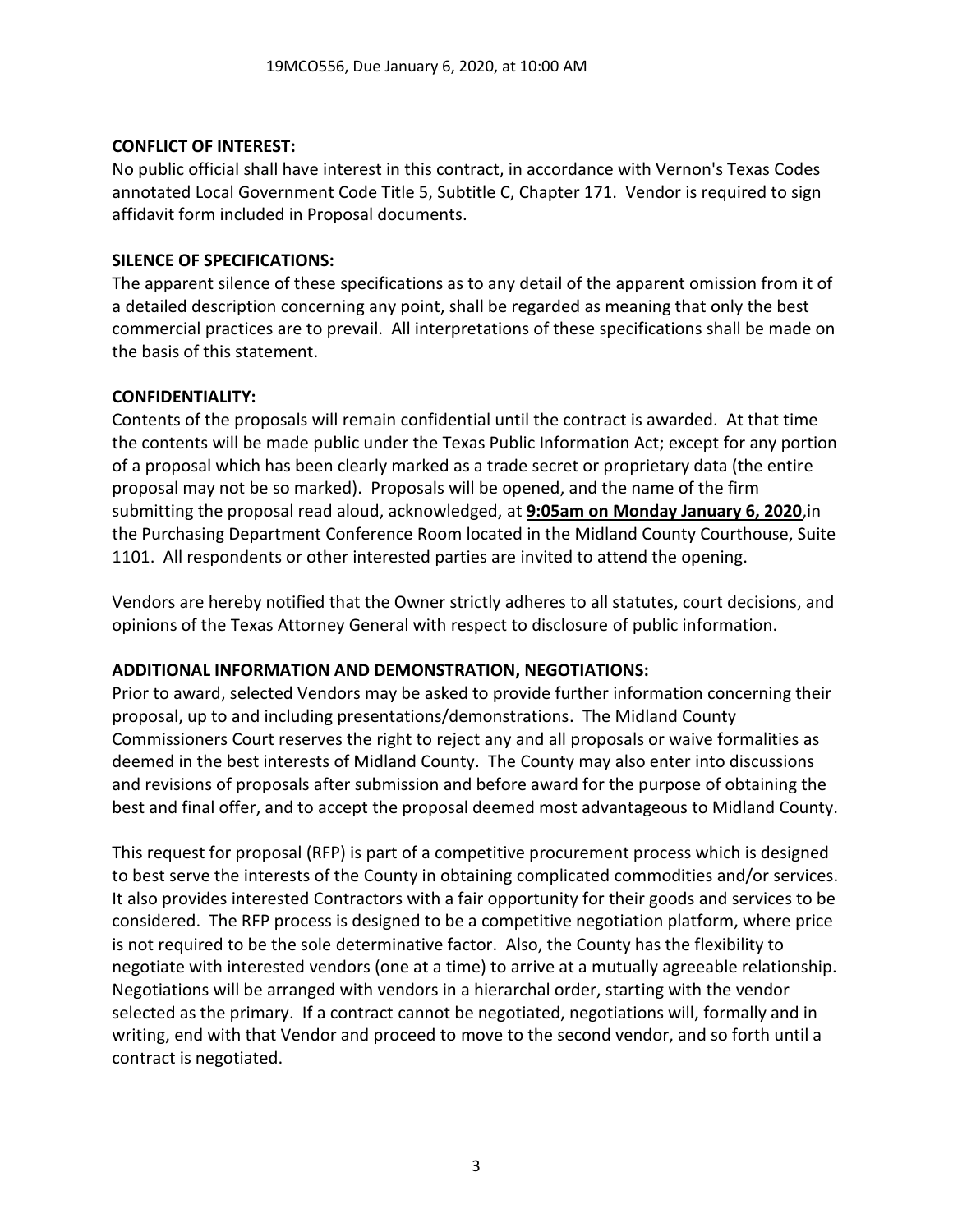### **RIGHTS OF THE CONTRACTING AUTHORITY:**

Midland County reserves the right to withdraw this RFP at any time and for any reason. Midland County also has the right to terminate its selection process at any time and to reject all responses, or all proposals. Receipt of the proposal materials by Midland County or submission of a proposal to Midland County confers no rights upon the vendor nor obligates Midland County in any manner.

All costs associated with the preparation or submittal of proposals shall be borne by the vendor, and no cost shall be sustained by Midland County.

#### **ORAL COMMITMENT:**

Vendors should clearly understand that any verbal representations made or assumed to be made during any discussions held between representatives of an vendor and any Midland County personnel or official are not binding on Midland County.

#### **WAIVER OF CLAIMS:**

Submission of a proposal indicates Vendor's acceptance of the evaluation technique and Vendor's recognition that some subjective judgments must be made by the County during the determination of qualification.

#### **SELECTION CRITERIA:**

Price is a primary consideration, however, it is not the only consideration to be used in the selection. The product and/or service to be provided is also of major importance. Midland County will require that the successful vendor provide a representative for all County related business, service, billing, installation, activation and termination of said service.

#### **ORDINANCES AND PERMITS:**

The Contractor/Vendor agrees, during the performance of the work, to comply with all applicable Federal, State, or local code and ordinances.

#### **INVOICES:**

Invoices are to be mailed to P.O. Box 421, Midland, Texas 79702 and should cite the applicable Purchase Order Number. Any and all notices or other communications required or permitted by any contract awarded as a result of this RFP shall be served on or given to Midland County, in writing, by personal delivery to the Purchasing Agent of Midland County, Texas, or by deposit with the United States Mail, postage prepaid, registered or certified mail, return receipt requested, addressed to the Midland County Purchasing Agent 500 N. Loraine Suite 1101 Midland, TX 79701, or at such other address as may have been specified by written notice to Vendor.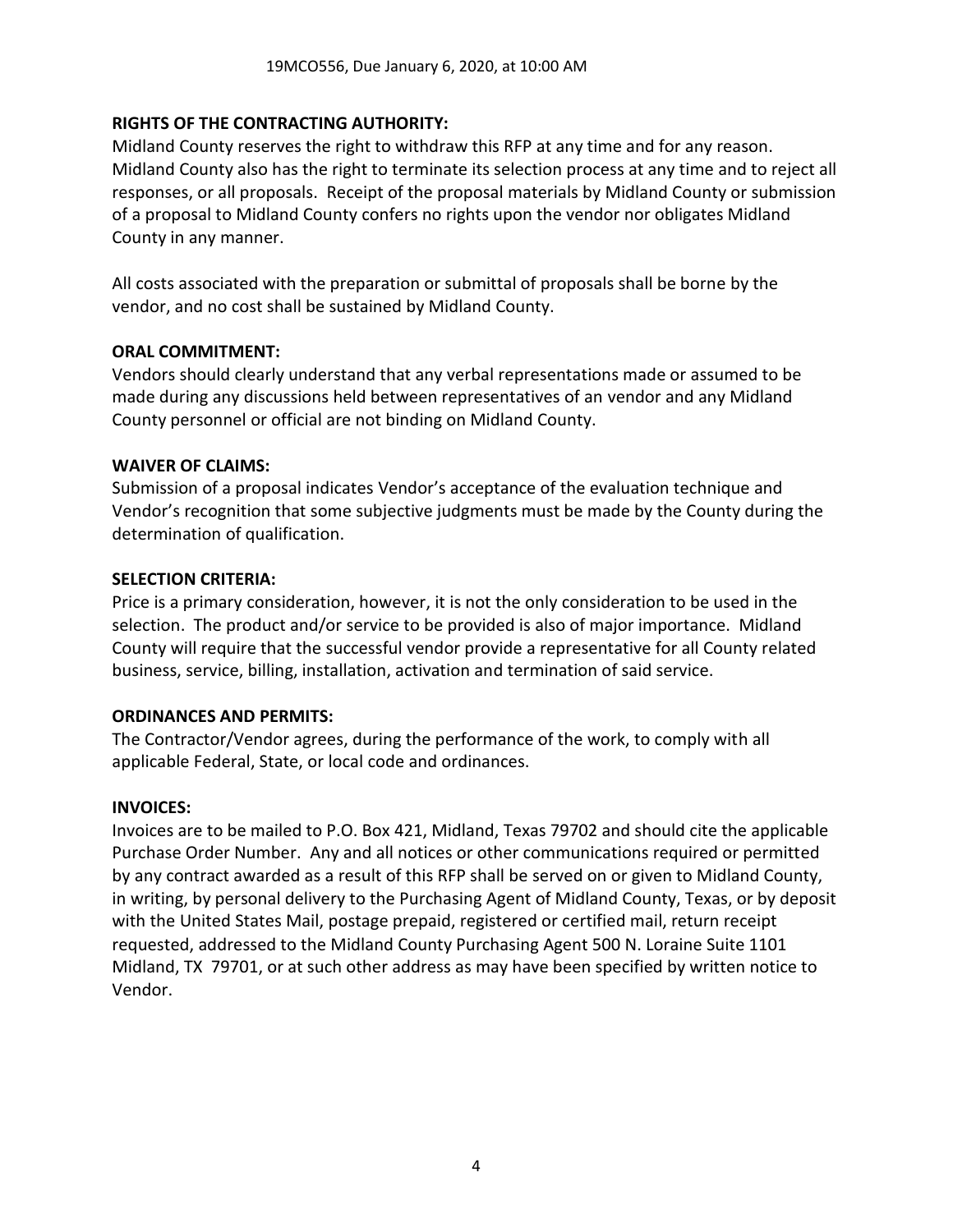### **INSURANCE:**

The awarded Vendor will maintain such insurance as will protect the Vendor and the County from claims under the Workers' Compensation Acts, and any amendments thereof, and from any other claims for damages from personal injury, including death, which may arise from operations under this agreement, whether such operations be by themselves or by any sub-Contractor, or anyone directly or indirectly employed by either of them. Current Certificate of such insurance shall be furnished to Midland County and shall show all applicable coverage(s). Any subcontractor must adhere to the same requirements listed above and below (with the exception of the pollution liability).

### **Other insurance requirements are:**

-General Liability (including completed operations) with a \$1,000,000 per occurrence limit and \$2,000,000 general aggregate.

-Commercial Automobile Liability with a limit of no less than \$1,000,000. The coverage will also extend liability to hired and non-owned autos.

-Workers' Compensation with limit of \$1,000,000 for Employers Liability.

-We also require a minimum umbrella (or follow form excess policy covering over general liability, auto liability and workers compensation) of no less than \$2,000,000.

-Pollution liability coverage to for nay cleanup cost and damage to third parties in an amount of no less than \$1,000,000 per occurrence.

Midland County will require the selected Vendor to name Midland County as an additional for both the general liability and auto liability. A waiver of subrogation in favor of the County is required for the workers compensation. If the additional insured status or waiver of subrogation is not blanket, please send a copy of the actual endorsements prior to commencement of any work.

Midland County will require the selected Vendor to name Midland County as an additional insured and provide a waiver of subrogation prior to making a contract. All insurance must be placed through an insurance carrier licensed to operate in Texas and have an AM Best Rating greater than A-VI.

#### **INDEMNIFICATION:**

The Vendor shall defend, indemnify and save whole and harmless the County and all its officers, agents and employees from and against any and all demands, claims, suits, or causes of action of any character, name, kind or description brought for, or on account of, arising out of or in connection with the Vendor's performance or non-performance of any obligation of Vendor or any negligent act, misconduct or omission of the Vendor in the performance of its contractual obligations. The Vendor shall defend, indemnify, save, and hold harmless the County and its officers, agents, representatives and employees from and against any and all demands, claims, suits, or causes of action of any character, name, kind or description brought for, on account of, arising out of or in connection with Vendor's product or service.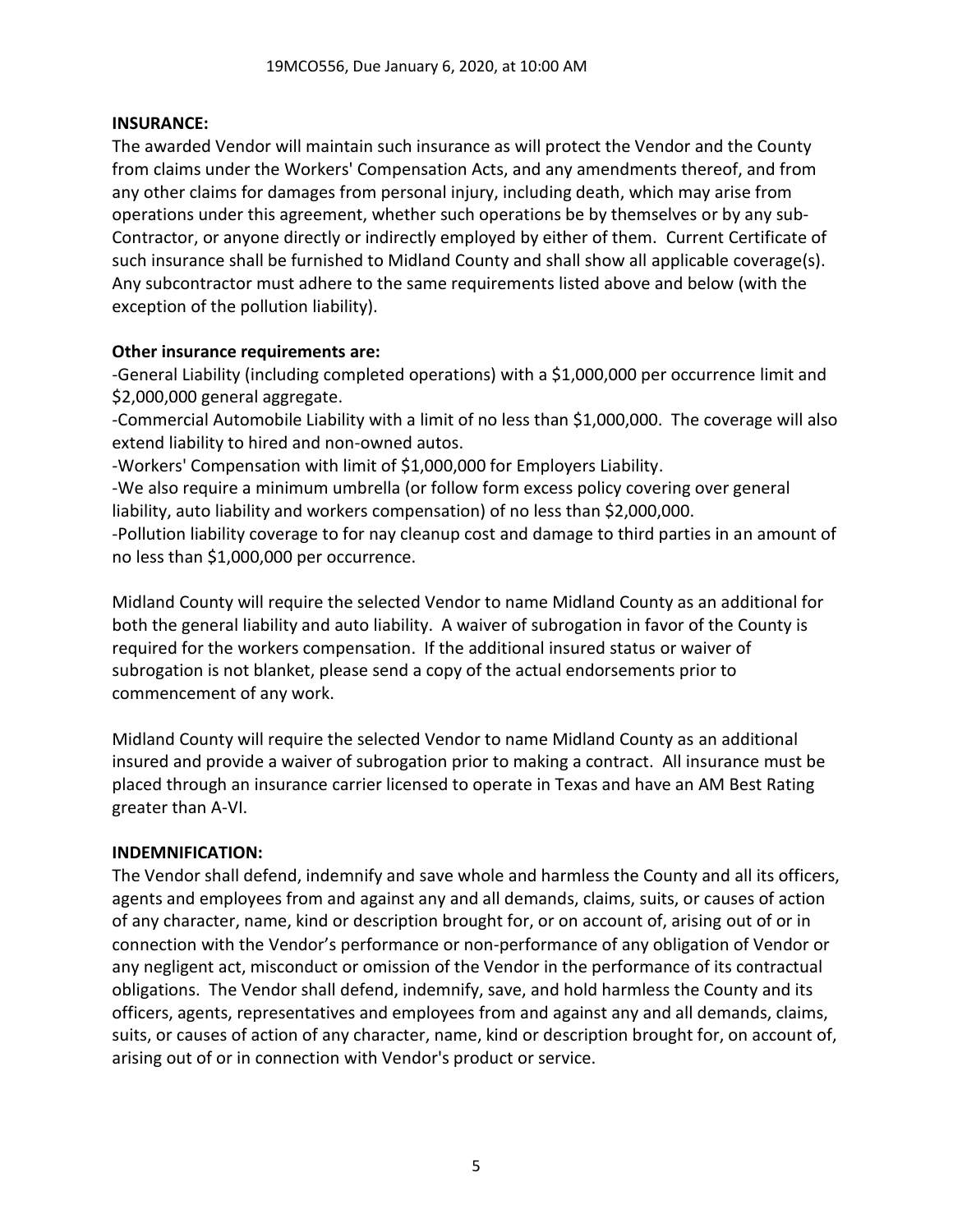### **STATUS OF INDEPENDENT CONTRACTOR:**

Vendor shall be considered an independent contractor, for all purposes. Vendor will not at any time, directly or indirectly, act as an agent, servant, representative or employee of the County. Vendor will not take any action which is intended to create any commitments, duties, liabilities or obligations on behalf of the County, without prior written consent of the County.

### **PARTIAL INVALIDITY:**

In the event any one or more of the provisions contained in this RFP or any contract resulting therefore, for any reason, be held to be invalid, illegal or unenforceable in any respect, such invalidity, illegality or unenforceability shall not affect any other provision of this RFP or any contract resulting therefore and this RFP or the contract resulting therefore shall be construed as if such invalid, illegal or unenforceable provision had never been contained herein.

### **CONTRACT TERMINATION:**

Non-performance of the Vendor/Contractor in terms of specifications or noncompliance with terms of this contract shall be basis for termination of the contract by the County. Termination in whole or in part, by the County may be made at its option and without prejudice to any other remedy to which it may be entitled at law or in equity, or elsewhere under this contract, by giving (60) sixty days written notice to the Contractor/Vendor with the understanding that all work being performed under this contract shall cease upon the date specified in such notice. The County shall not pay for work, equipment, services or supplies which are unsatisfactory. Contractor/Vendor may be given reasonable opportunity prior to termination to correct any deficiency. This, however, shall in no way be construed as negating the basis for termination for non-performance. The right to terminate the notice thereof is controlled by these proposal specifications and is not subject to being altered by contract.

#### **LAW GOVERNING:**

The parties under contract shall be subject to all Federal laws and regulations, and all rules and regulations of the State of Texas. The laws of the State of Texas shall govern the interpretation and application of the contract; regardless of where any disagreement over its terms should arise or any case of action arise. Vendor agrees to follow all local, state and federal laws.

#### **REMEDIES:**

The successful vendor and Midland County agree that both parties have all rights, duties, and remedies available as stated in the Uniform Commercial Code.

#### **VENUE:**

It is hereby agreed that the contract will be made in Midland, Midland County, Texas, and any dispute arising as a result of it shall be governed by the laws of the State of Texas for the purpose of any law suit, and the parties agree that such lawsuit shall be brought in Midland County, Texas.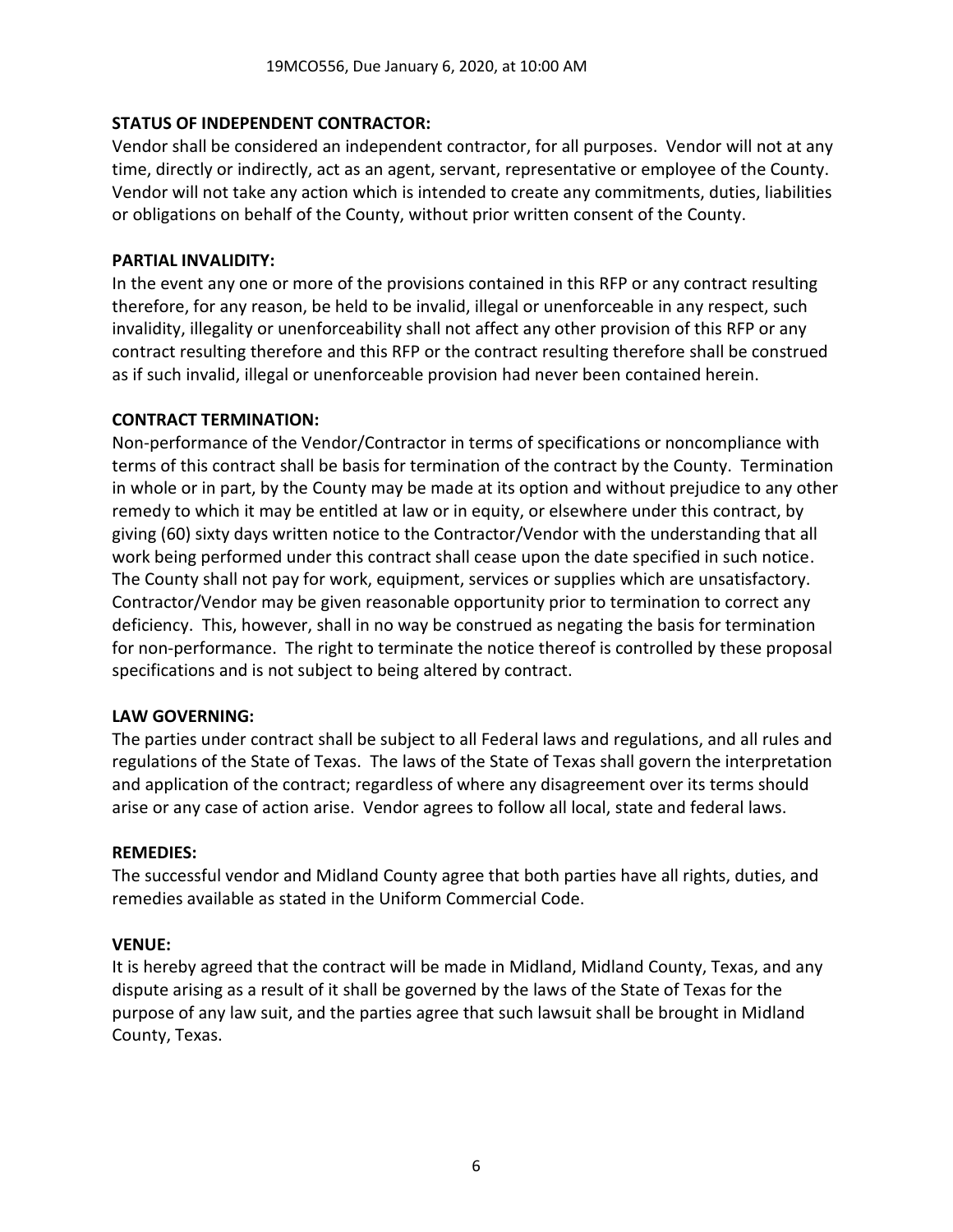### **FUNDING CONTINGENCY:**

Any contract awarded pursuant to this RFP shall be contingent on sufficient funding and authority being made available in each fiscal period by the appropriate officials of Midland County. If sufficient funding or authority is not made available, the contract shall become null and void.

### **ASSIGNMENT:**

The Contractor shall not sell, assign transfer or convey this contract in whole or in part, without the prior written consent of the County.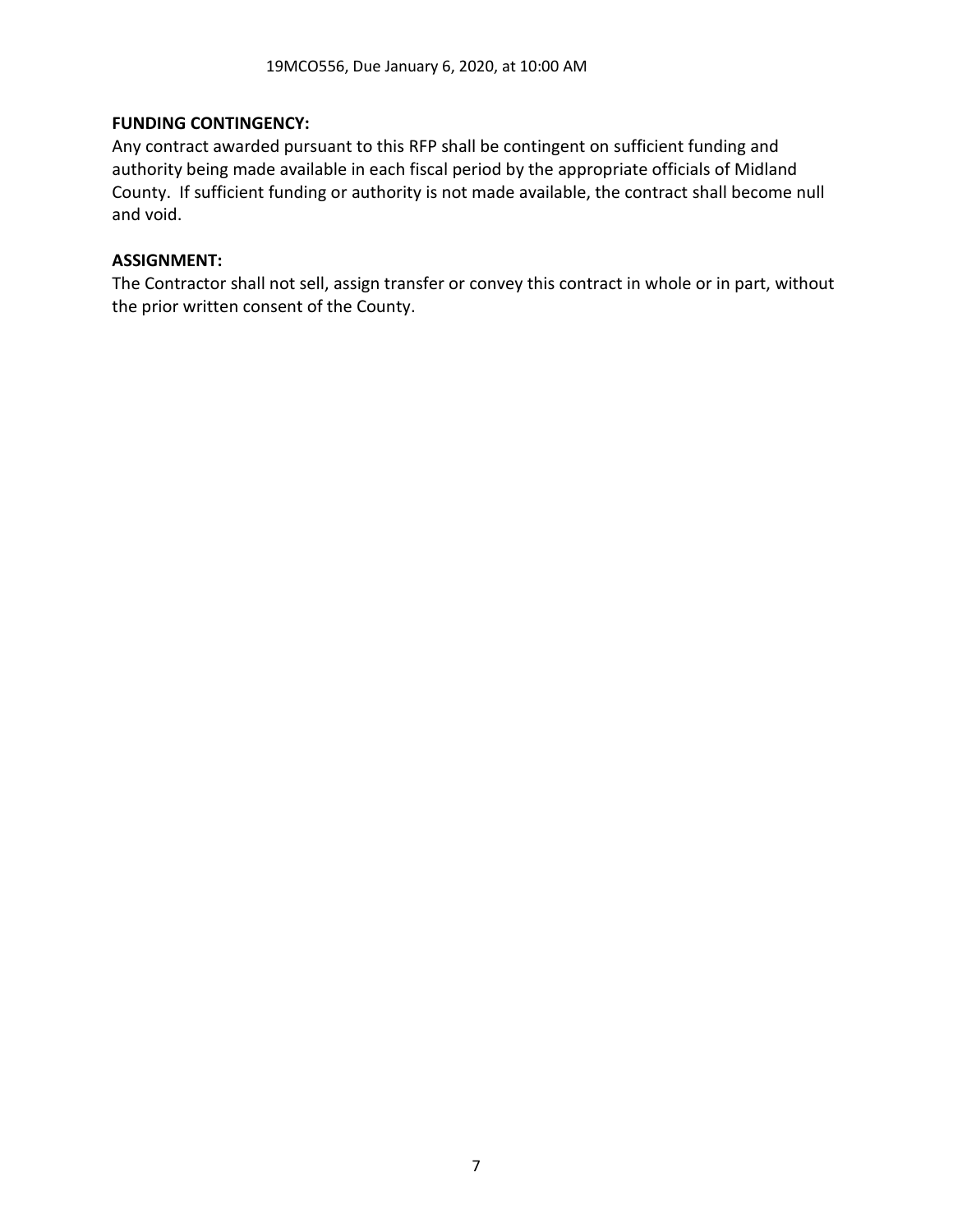# **REQUIRED FORM COMPANY AFFIDAVIT**

The affiant, The affiant, The affiant,  $\frac{1}{2}$  is tates with respect to this submission to County:

I (we) hereby certify that if the contract is awarded to our firm that no member or members of the governing body, elected official or officials, employee or employees of said County, or any person representing or purporting to represent the County, or any family member including spouse, parents, or children of said group, has received or has been promised, directly or indirectly, any financial benefit, by way of fee, commission, finder's fee or any other financial benefit on account of the act of awarding and/or executing a contract.

I hereby certify that I have full authority to bind the company and that I have personally reviewed the information contained in the RFP and this submission, and all attachments and appendices, and do hereby attest to the accuracy of all information contained in this submission, including all attachments and exhibits.

I acknowledge that any misrepresentation will result in immediate disqualification from any consideration in the submission process.

I further recognize that County reserves the right to make its award for any reason considered advantageous to the County. The company selected may be without respect to price or other factors.

| Type of business organization (corporation, LLC, partnership, proprietorship) |  |  |
|-------------------------------------------------------------------------------|--|--|

Notary Seal Below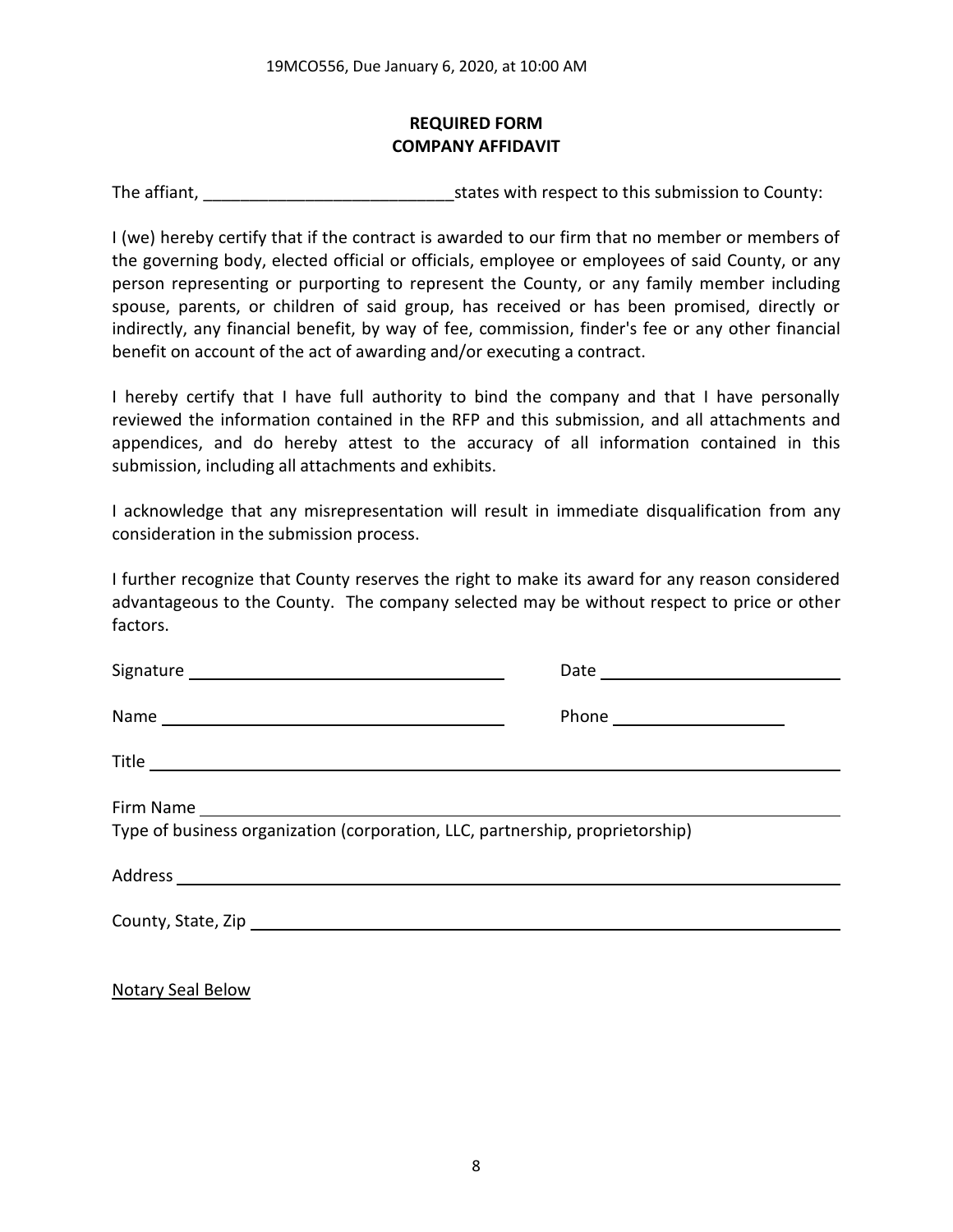## **SPECIFICATION**

### **PURPOSE:**

Midland County is in need of paving a cluster of roads in Precinct 3.

# **SUBCONTRACTOR AND/OR SUPPLIER IDENTIFICATION:**

Should the Bidder subcontract any work, the Bidder shall indicate below the name of each subcontractor and/or supplier the bidder will use in the performance of the contract. The Bidder shall specify the work to be performed by the subcontractor or the materials to be provided by the supplier. Any changes in subcontractor and/or supplier listed below shall require prior approval by the Purchasing Office.

# **SPECIFICATIONS:**

• All work shall be performed according to TxDOT Standards and according to Dunaway & Associates geotechnical report, specifications, bid items, and drawings (SEE ATTACHMENT A and ATTACHMENT B).

# **ESTIMATED COMPLETION TIME:**

Please provide an estimate on number of days that the vendor will need to complete this job. If job is not complete by estimated number of days, Midland County may deduct 2% from the contracted price each week until the project is complete.

### **REFERENCES:**

Please provide at least 2 references for commercial projects, preferably any local/state government clients that the vendor has provided a similar type of road work as requested in this RFP.